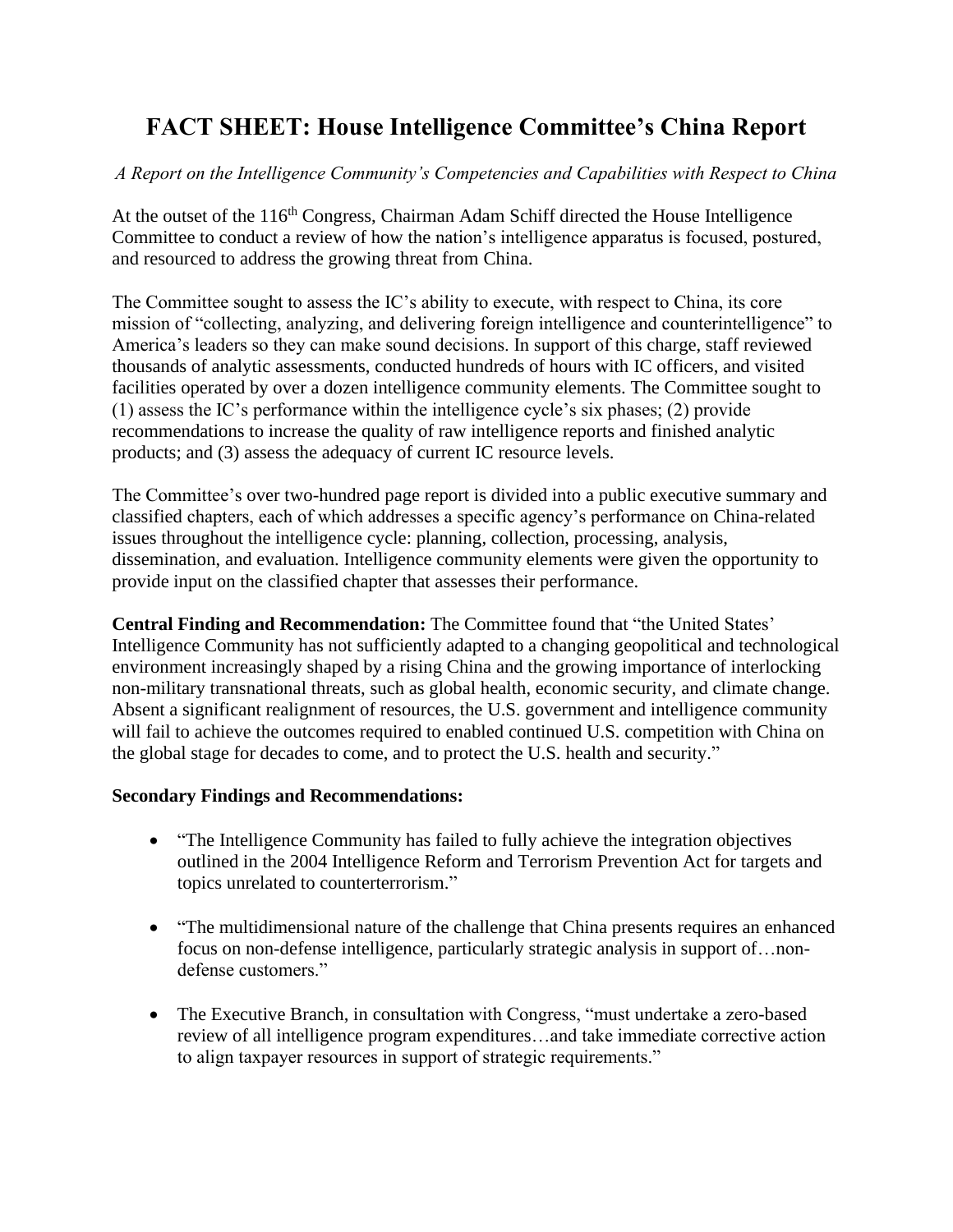- "The IC should formalize and broaden programs designed to mentor the next generation of China analysts" and "nurture cadres of officers with China-focused expertise."
- "The IC should consider developing a series of reskilling programs to leverage existing talent and expertise previously cultivated in counterterrorism programs."

**The Context & the Stakes:** The emergence of China as a global competitor, the widespread if not yet fully understood global impact of COVID-19 and other transnational events, and prolonged focus of American intelligence resources towards counterterrorism make this an opportune and urgent moment to rebalance. Through this report, we attempt to assess our intelligence posture towards China and to provide strategic guidance to the IC as it repositions itself to better understand China's domestic environment, capabilities, plans, and intentions.

The report notes that, "Notwithstanding the ongoing public debate on the advisability of interdependence, today's globalized world necessitates thoughtful, detailed, and expansive analysis of how events within China—and how China's leadership decides to react to those events—have the potential to meaningfully alter the world's course."

The Committee concludes that "the stakes are high. If the IC does not accurately characterize and contextualize Beijing's intent, America's leaders will fail to understand the factors that motivate Chinese decision-making. If policymakers do not understand how and why Beijing makes decisions, they will struggle to develop policies that result in outcomes favorable to U.S. interests and global security overall."

## **Selected Findings:**

- The Intelligence Community places insufficient emphasis and focus on "soft," often interconnected long-term national security threats, such as infectious diseases of pandemic potential and climate change, and such threats' macroeconomic impacts on U.S. national security. This could jeopardize the future relevance of the IC's analysis to policymakers.
- The Intelligence Community is struggling to adapt to the increasing availability and commodification of data.
- The increasing pace of global events, fueled by the rise of social media and mobile communications, will continue to stress the IC's ability to provide timely and accurate analysis within customers' decision-making window.
- The future successful application of artificial intelligence, machine learning, and other advanced analytic techniques will be integral enablers for the U.S. national security enterprise. Conversely, there is a high degree of strategic risk associated with stasis and a failure to modernize.
- The multidimensional nature of the challenge that China presents requires an enhanced focus on non-defense intelligence, particularly strategic analysis in support of the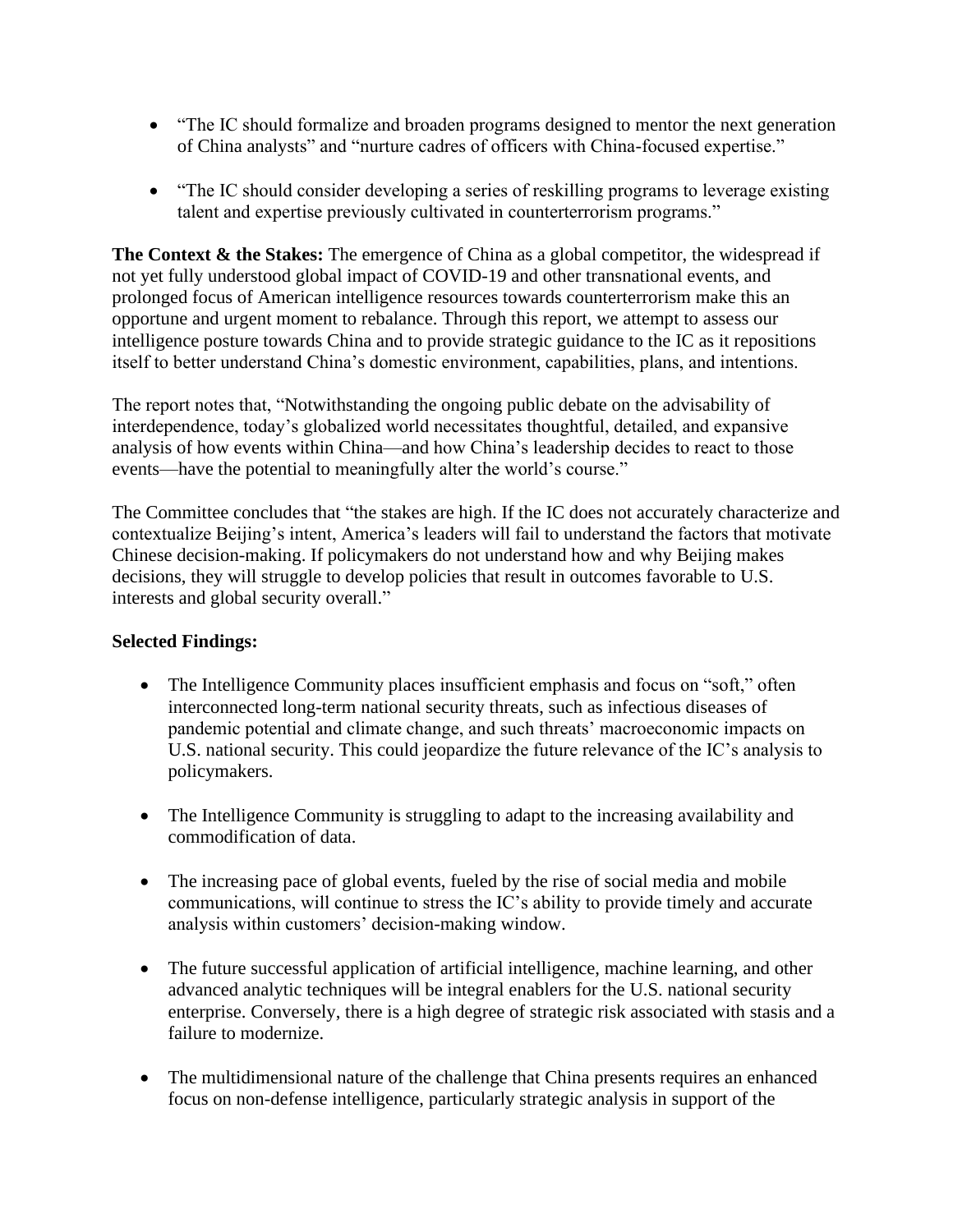Department of State, Department of Treasury, Department of Commerce, Department of Homeland Security, U.S. health and disaster preparedness agencies, and other domestic agencies who have not historically been primary customers of the intelligence community. Additional work to define detailed key requirements for non-defense customers would support more effective policy responses for matters such as future disease outbreaks, trade negotiations, and visa application determinations.

- The compartmentation of intelligence limits decision-makers' ability to develop a common understanding of China's intent, actions, and likely future behavior.
- The U.S government should strengthen its ability to categorize, disrupt, and deter the totality of Chinese influence operations occurring on U.S. soil.

#### **Selected Recommendations:**

#### *Reforming Our Nation's Intelligence Community:*

- The Committee recommends the creation of a bipartisan, bicameral congressional study group to evaluate the current organization of and authorities provided to the intelligence community, with the express goal of making necessary reforms to the National Security Act of 1947 and the Intelligence Reform and Preventing Terrorism Act (IRPTA) of 2004.
- An external entity should conduct a formal review of the governance of open-source intelligence (OSINT) within the intelligence community and submit to congressional intelligence and appropriates committees a proposal to streamline and strengthen U.S. government capabilities.
- The IC should more effectively integrate publicly available information.

## *Reorienting to Win Today's Competition:*

- The Executive Branch, in consultation with congressional intelligence and appropriations committees, must undertake a zero-based review of all intelligence program expenditures, assess the programs' continued relevance to forward-looking mission sets, such as the increased relevance of "soft" transnational threats and continued competition with China, and take immediate corrective action to align taxpayer resources in support of strategic requirements.
- In recognition of the growing importance of economic and policy agencies to the overall success of the U.S. government's approach to China, the intelligence community should develop plans to increase analytic support to, or otherwise ensure consistent, agile communications and appropriate interactions with, non-traditional agencies, such as the Department of Commerce, the Department of Homeland Security, the National Science Foundation, the Department of Education, and U.S. public health agencies.